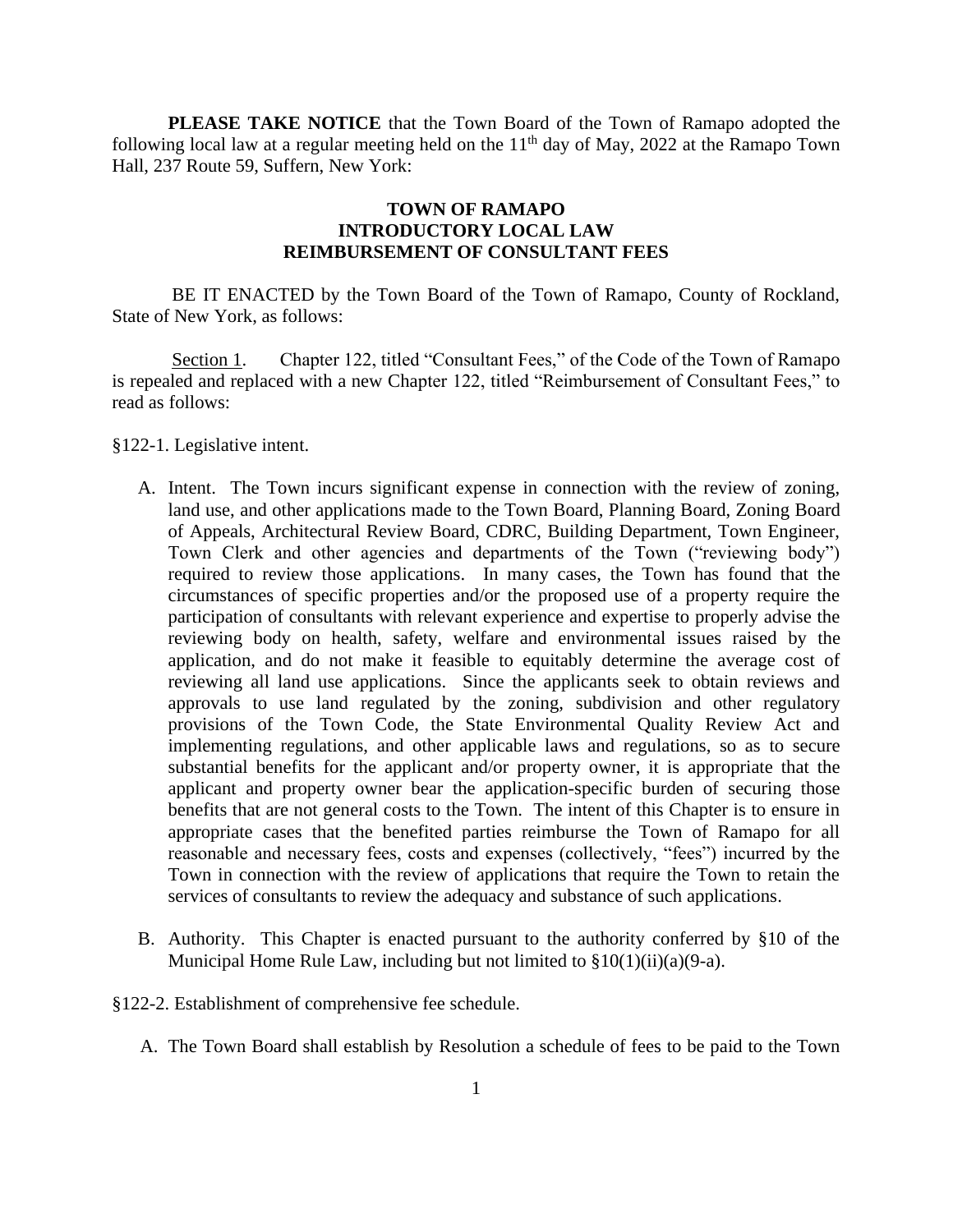of Ramapo upon the filing of certain applications or other requests ("application") for a reviewing body to issue an approval, permit, certificate or other determination or to otherwise authorize, in whole or part, a proposed project or activity ("approval").

- B. The schedule of fees may thereafter be amended, from time to time, by Resolution of the Town Board. All such fees in effect at the time of adoption of any local law amending this Chapter shall remain in effect until such time as those application fees are amended by Resolution of the Town Board. Any Resolution amending the schedule of fees shall be filed with the Town Clerk. The failure to file such Resolution with the Town Clerk shall not affect the obligation to pay such fee.
- C. Any fee established elsewhere in this Code which is not inconsistent with a fee established pursuant to this Chapter shall remain effective.
- §122-3. Application review fees; procedure for reimbursement.
- A. The application fees established pursuant to Section 122-3 shall be deemed to be the minimum fee to be charged.
- B. The applicant shall also be responsible for reimbursing the Town for the additional fees that are reasonably and necessarily incurred by reviewing bodies of the Town for the services of professional consultants, including but not limited to planners, civil and traffic engineers, environmental consultants, architects, forensic experts, accountants and attorneys, whether employed by the Town or retained as an independent contractor ("consultants") that are reasonably and necessarily required by the reviewing body to exercise its duties and responsibilities with respect to the application. The applicant is only responsible for reimbursing the Town for the reasonable and necessary fees it incurs in review of a specific application. Reimbursement shall not be used to offset the Town's general costs for engineering, legal, planning or other services provided to the reviewing bodies of the Town or to offset the Town's general expenses.
- C. The Chair of the reviewing body or other designated person(s) are authorized to require an applicant to establish an escrow account in accordance with this Chapter so that sufficient funds will be available to the Town from time to time to reimburse the reasonable and necessary costs of application review services that are required by the reviewing body.
- D. Reimbursement payments required pursuant to by this Chapter shall be for services required by a particular application, and shall not affect any other application, inspection or other fees required by any other laws, resolutions, provisions, regulations or codes of the Town that may apply to the application.
- §122-4. Application fee; establishment of escrow account required for complete application.
	- A. Payment of the application fee required by Section 122-2 shall be necessary, but not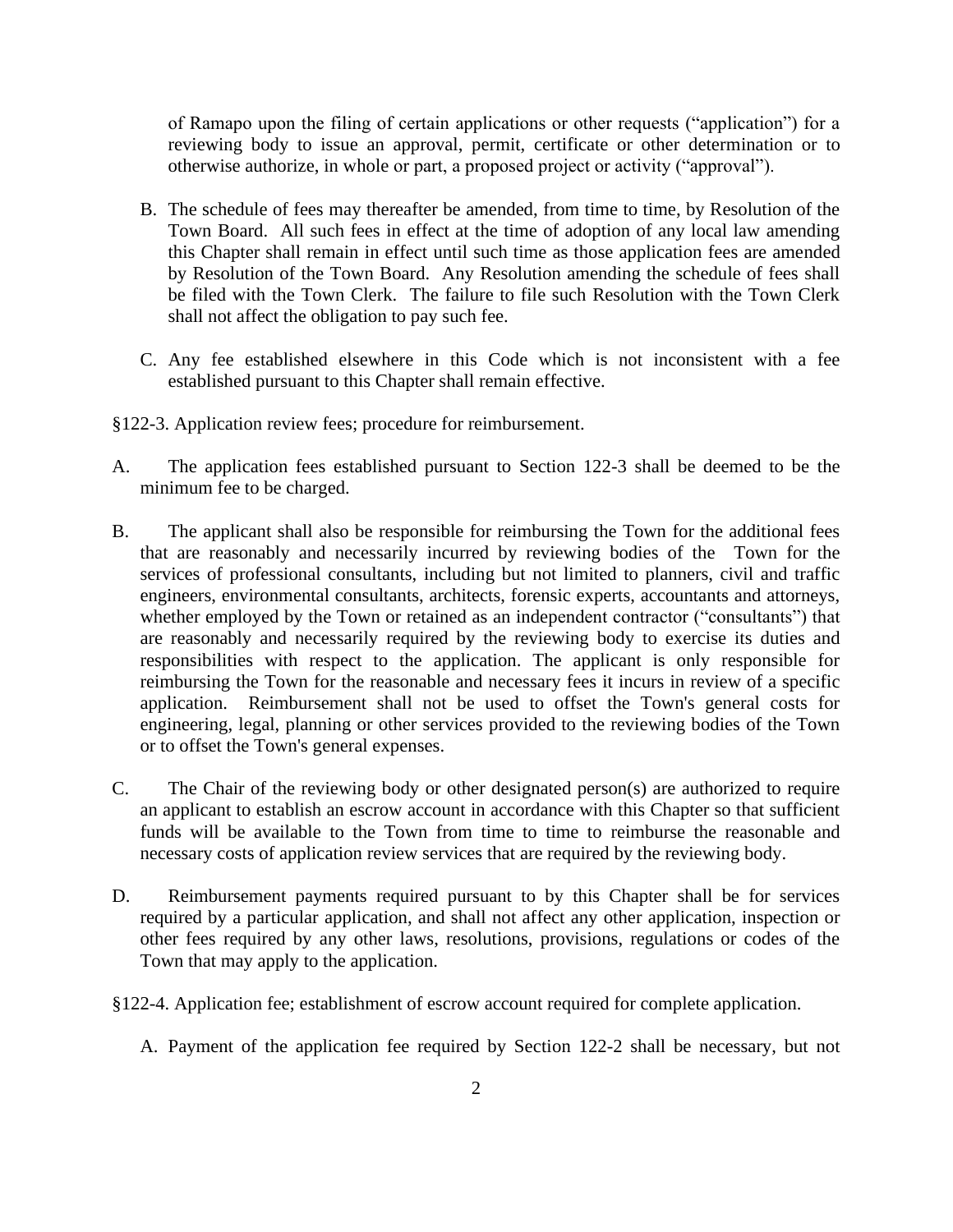sufficient, for the submitted application to be considered a complete application for purposes of commencing review.

- B. When required by the reviewing body, establishment of an escrow account as required by Section 122-3 shall be necessary, but not sufficient, for the proposed or submitted application to be considered a complete application for purposes of commencing review.
- §122-5. Escrow deposit required; replenishment of escrow account.
	- A. Prior to incurring any fees for the services of consultants in connection with review of an application for an approval, the reviewing body with jurisdiction over such application shall require the applicant to deposit funds into an escrow account maintained by the Town in sufficient amount to reimburse the Town for the anticipated fees to be incurred for such services.
	- B. No later than the time of the first meeting or appearance on the application, the reviewing body shall fix the amount of the initial escrow deposit to be made by the applicant. Prior to the first meeting or appearance of any application on any agenda, the Building Department may set an initial escrow amount which shall be thereafter reviewed and may be revised by the reviewing body.
	- C. When appropriate to do so in order to facilitate the initial review of an application prior to any appearance of an applicant before the reviewing body, the chair or other designated person(s) of the reviewing body may require that the applicant make the initial escrow deposit before such appearance or any review undertaken by the reviewing body.
	- D. The Town's consultants shall provide invoices to the Town within 60 days for services rendered in review of each application and performance of their responsibilities with respect to such application.
	- E. If at any time during the review process the amount of the escrow account falls below 50% of the initial escrow amount, as determined by the Chair or designated person(s) of the reviewing body, then the applicant shall be required to submit an additional deposit to bring the total escrow up to the full amount of the initial deposit or such different amount as determined by the reviewing body or designated person(s).
	- F. Subsequent to the establishment of an escrow account for an application, the Building Department or other designated person(s) shall, prior to placing that application on the agenda for review or action that will cause the Town to incur consultant fees, determine whether sufficient funds are available in the escrow account to reimburse the Town for the anticipated consultant fees. When sufficient funds are not available, but the Building Department determines it is necessary to place the applicant on the agenda for action, the Building Department shall advise the applicant that it will be placed on the agenda solely for the purpose of taking such necessary action, but that the reviewing body shall not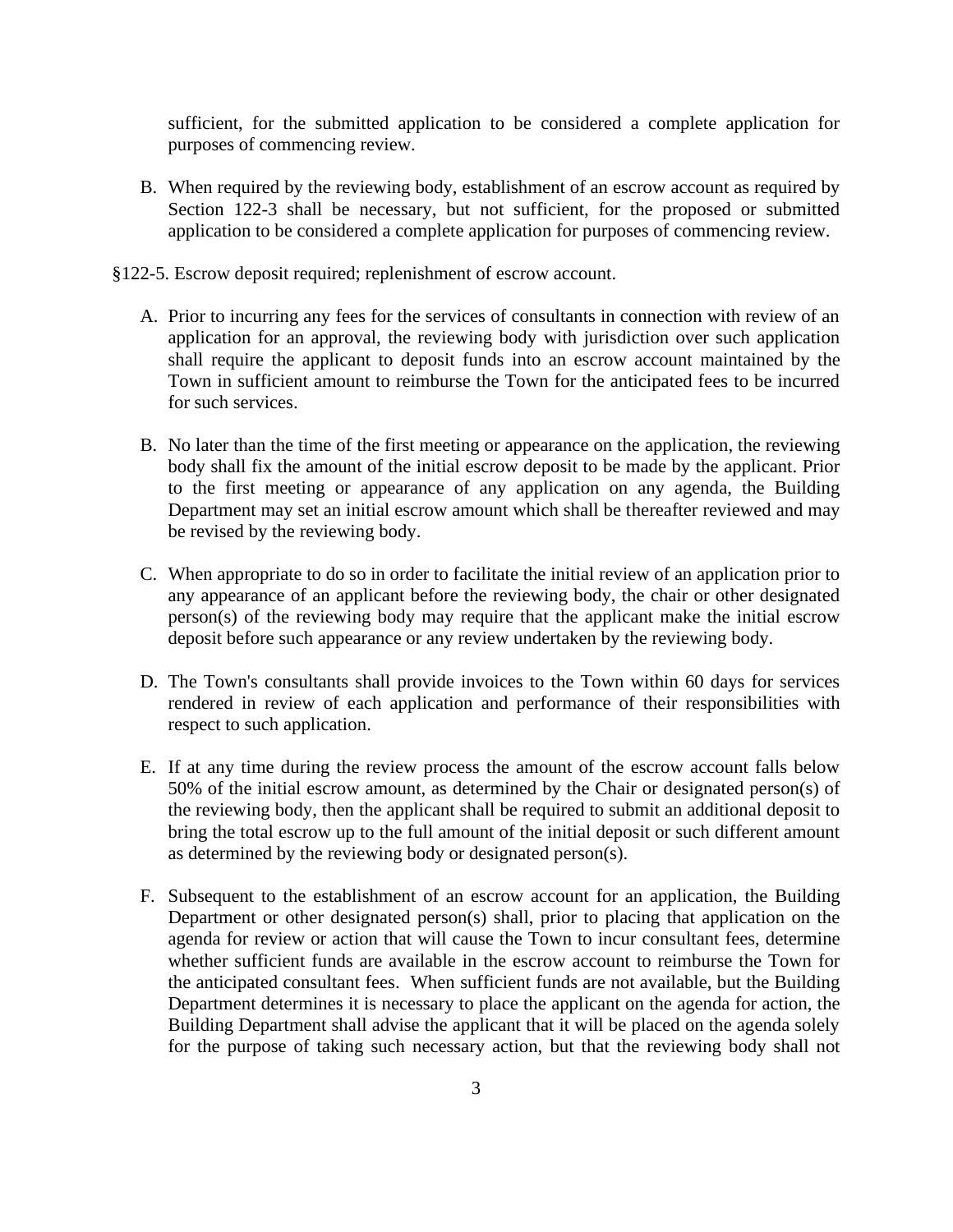incur additional review fees until sufficient funds to reimburse those fees are available in the escrow account. The reviewing body may elect to suspend review of the application, in whole or part, or to waive the requirement to replenish the escrow account for good cause shown.

- G. Following final action by the reviewing board or written withdrawal of the application, the applicant may make written request for the return of any unencumbered funds in the escrow account. Within 60 days after the date the final action is filed or the meeting at which the written withdrawal is received by the reviewing body, the Town will return any amount held in escrow that is not required to reimburse the Town for outstanding fees. In the event that the action of the reviewing body is subject to conditions, the unencumbered escrow funds will be released 60 days after the conditions are met and final action is taken by the reviewing body.
- H. In the event the amount of escrow is less than the full amount that the Town is charged by the Town's consultants, the applicant shall reimburse the Town for those fees in excess of the escrow amount.

§122-6. Presentation of vouchers.

- A. Town consultants who provide services to a reviewing body pertaining to a land use or development application shall present their itemized vouchers to the Town, setting forth, in sufficient detail, the services performed and the amounts charged for such services, within 60 days of providing those services.
- B. The Chair or other designated person(s) of the reviewing body shall cause the voucher to be reviewed to determine that the services were appropriate and the charges were reasonable and necessary to assist the reviewing body in performing its responsibilities.
- C. Following review by the Chair or the designated person(s), the Building Department shall promptly forward the itemized voucher to the Town Board for review and audit.
- D. To ensure that that the applicant has an opportunity to bring any objections to the attention of the Town Board prior to audit of the voucher, a copy of the voucher shall be transmitted to the applicant within 24 hours of delivery to the Town Board. The applicant will have 15 days from the date of delivery to the applicant to object to the payment of charges set forth in the itemized voucher out of escrow funds. The failure of the applicant to notify the Town Board that it objects to the payment of any such charge within 15 days of delivery of the voucher shall constitute the applicant's consent to withdrawal of the charges from the escrow account.
- E. Vouchers to be charged against the escrow deposit shall be deemed delivered when emailed by the Town to the applicant's designated representative of record. All applicants that are required establish an escrow account with the Town must provide an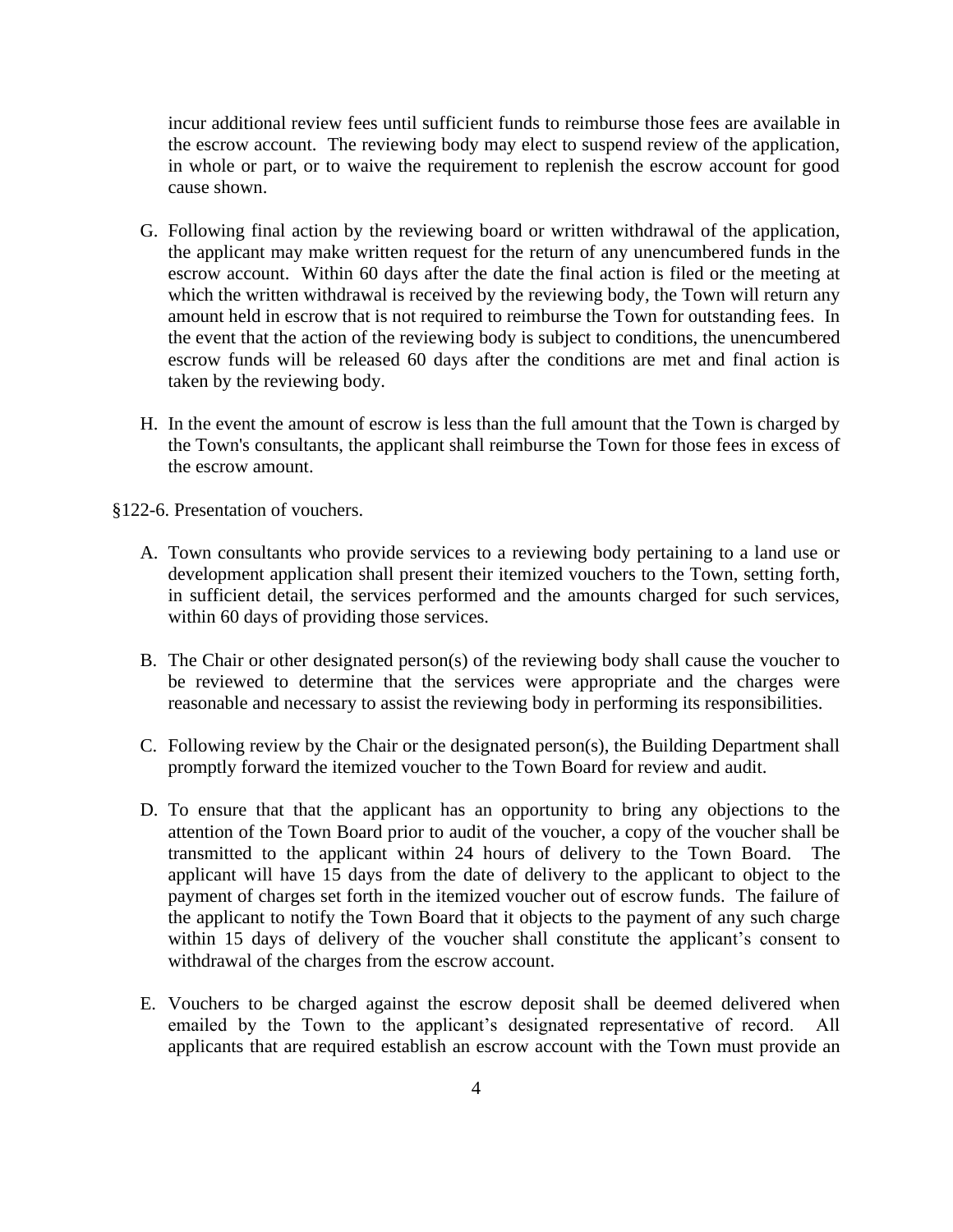email address for a designated representative who will accept service of said vouchers. If any application does not have an email address for said designated representative, the application will be placed on hold until appropriate contact information is provided by the applicant.

- §122-7. Review and audit of vouchers.
	- A. The Town Board shall review and audit all such vouchers, and any objections thereto, and shall determine, in its sole discretion, whether the fees incurred by the reviewing body are reasonable in amount and necessarily incurred by the Town in connection with the review of and action on the application by the reviewing body. The Town Board may require submission of any additional documentation the Board deems necessary to make this determination.
	- B. The Town Board will consider that a fee or part thereof is reasonable in amount if it bears a reasonable relationship to the customary fee charged by consultants within the region for similar services performed on behalf of applicants or municipal boards in connection with similar applications for land use or development approval. The Town Board may also take into account any special circumstances that it deems relevant to the application review.
	- C. The Town Board will consider that a fee or part thereof is necessarily incurred if it was charged by the reviewing body's consultant for a service which was rendered in order to assist in the protection or promotion of the health, safety or welfare of the Town or its residents; to assist in the protection of public or private property or the environment from potential damage that otherwise may be caused by the proposed land use or development; to assure or assist in compliance with laws, regulations, standards or codes which govern land use and development; to assure or assist in the orderly development and sound planning of a land use or development; to assure the proper and timely construction of public improvements, parks and other facilities which affect the public welfare; to protect the legal interests of the review process and to avoid claims against or liability related to the review and action undertaken by the reviewing body; or to promote such other interests that the Town Board may specify as relevant.

## §122-8. Disputed charges.

An applicant may appeal, in writing, to the Town Board for a reduction in the required reimbursement amount. An appeal must be filed with the Town Clerk no later than 15 days after delivery to the applicant of the contested invoice. Upon good cause being shown on such appeal, the Town Board, in its sole discretion, may determine that it will relieve the applicant of the obligation to reimburse the Town for that part of any consultant fee incurred by the Town for services performed in connection with an application which the Town Board determines were not reasonable and necessary. The Town Board's determination shall be in writing and shall be made within 45 days of the date that the Town Board receives all information it requires to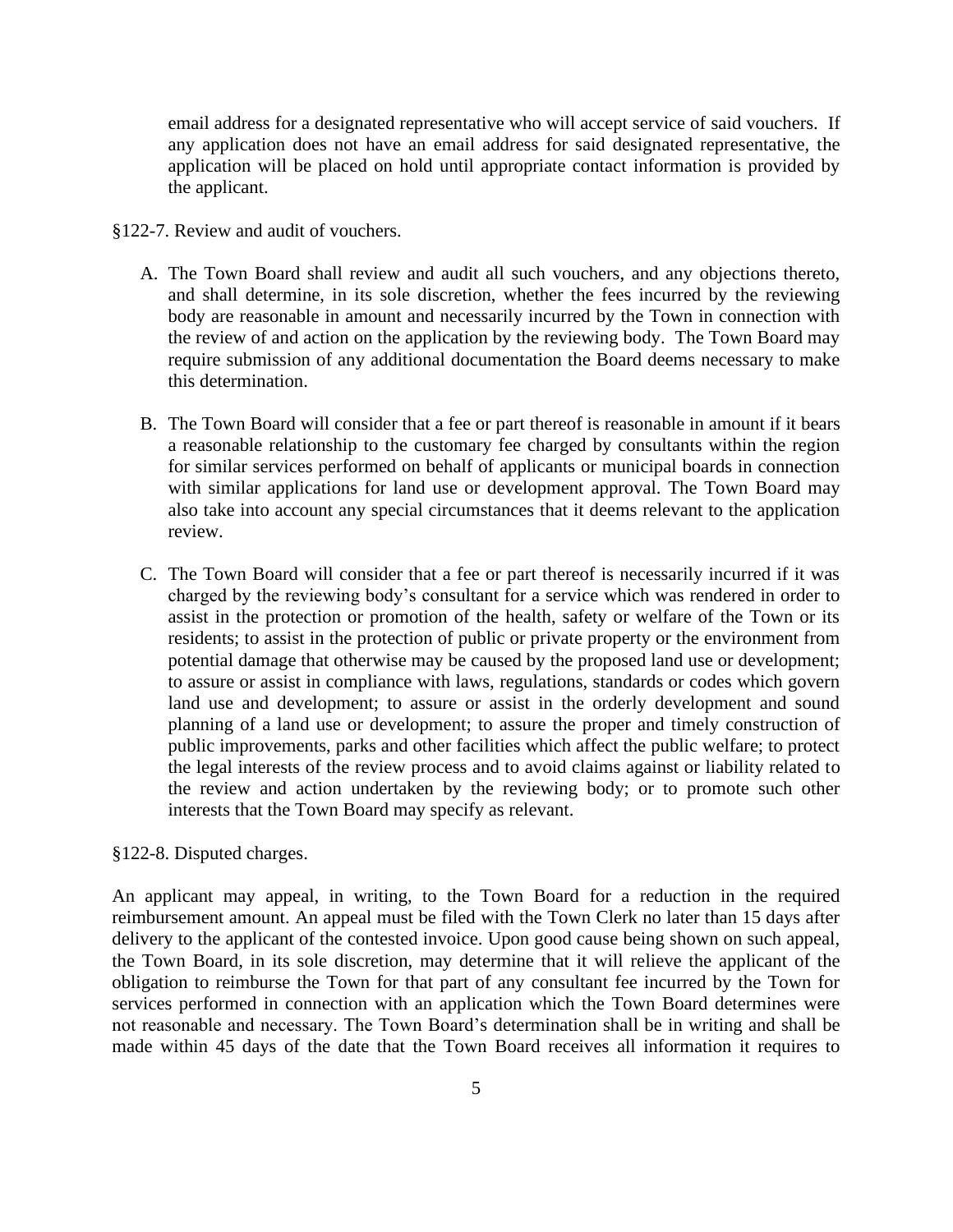decide the applicant's appeal.

§122-9. Remedy for failure to reimburse costs.

The applicant and the owner(s) of the subject real property, if different from the applicant, shall be jointly and severally responsible to reimburse the Town for funds expended to pay for consultant services rendered to the Town. In order for an application to be deemed complete, the applicant shall provide the written consent of all owners of the subject real property acknowledging concurrent property owner responsibility to reimburse the Town for reasonable and necessary consultant fees incurred by the Town. In the event that insufficient funds have been deposited in escrow and the applicant and property owner fail to reimburse the Town for such fees, the following shall apply:

- A. The Town may seek recovery of unreimbursed costs for application review by Town consultants by action in a court of appropriate jurisdiction, and the defendant(s) shall be responsible for and shall pay the reasonable and necessary attorneys' fees expended by the Town in prosecuting such action.
- B. Alternatively, and at the sole discretion of the Town Board, the failure of an applicant or property owner to fully reimburse the Town for consultant fees incurred and expended by the Town may be remedied by assessing and levying the unpaid amount on the property owner's property tax bill. Upon approval by the Town Board, such unpaid amount shall be assessed and levied against and constitute a lien on the real property upon which it is levied until paid, and shall be collected in the same manner and at the same time as other Town real property taxes.
- C. In the event the affected premises comprise more than one tax lot, then the Town Comptroller is authorized to distribute such levy in proportion to the assessed value of each lot of the aggregate value of all lots comprising the premises.
- D. Such charges shall be assessed, levied and collected at the same time and in the same manner as Town real property taxes and shall be applied by reimbursing the fund from which the Town made payment of the consultant fees.
- E. Prior to Town Board approval to levy such charges or assessments on the tax bill, the owner of the real property shall be provided written notice to its last known address as shown on the most recent Town assessment roll, by certified mail, return receipt requested, of an opportunity to be heard and object before the Town Board to the proposed real property charge or assessment, at a date to be designated in the notice, which shall be no less than 20 days after its mailing.
- F. In the event any applicant or property owner is not in agreement with any determination by the Town Board regarding fee issues, then the applicant or property owner shall have the right to file an Article 78 proceeding in the Supreme Court for the County of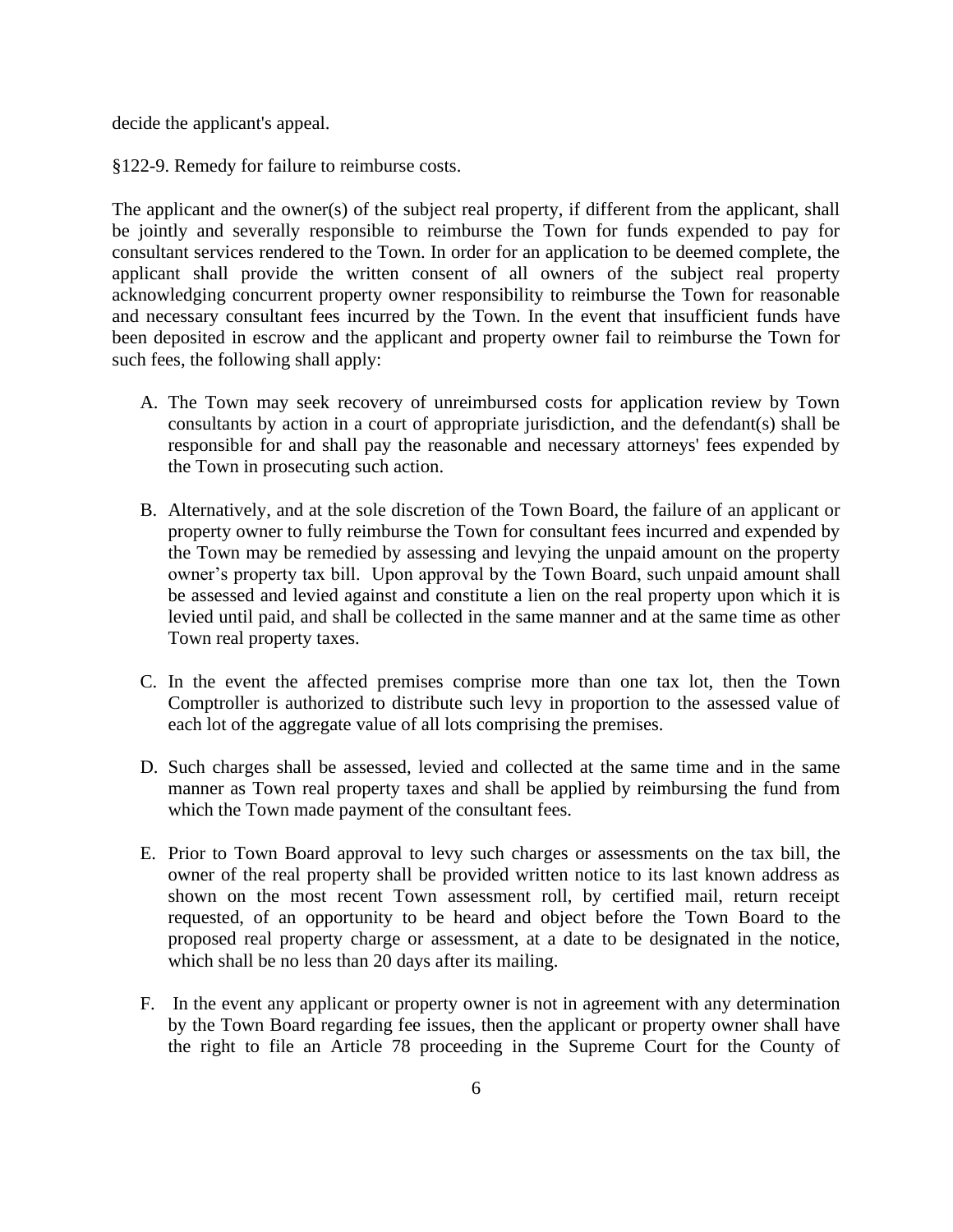Rockland within thirty (30) days of said Town Board determination to challenge that Town Board determination.

- §122-10. Pre-application reviews; reimbursement of costs.
	- A. Intent. From time to time, property owners or their representatives contemplate undertaking complex land development activities that involve review and analysis of zoning, planning and environmental issues prior to making a formal land use application. The Town Board recognizes that it may be necessary for a property owner or their representative contemplating such development to the consult with representatives of the Town and Town consultants with special experience and expertise to assist in the development of an appropriate proposal that will address Town objectives, ongoing municipal planning initiatives, and allow the efficient allocation of Town resources for such purpose, particularly with respect to zoning and environmental analysis of the proposal. The Town Board believes it would therefore be in the public interest to afford property owners and their representatives the opportunity to involve Town representatives and Town consultants in the development of land use proposals for specific properties that involve unique circumstances or unanticipated uses of a property, where the proposal would benefit from the participation of consultants with relevant experience and expertise before a formal application is submitted.
	- B. Such pre-application review shall be limited to proposals which are likely to be designated as a Type I SEQRA action and/or which would provide a significant opportunity for the development of significant rateable property in the Town, generate a significant increase in employment in the Town or otherwise provide an opportunity to create significant economic development in the Town. The Town Board may, by Resolution, establish the specific criteria for proposals to qualify for the pre-application review procedure to accomplish the Town's objectives, which may be amended by Resolution from time to time.
	- C. Since it is appropriate for the property owner or their representative seeking such approvals to bear the burden of securing those benefits by reimbursing the Town of Ramapo for all reasonable and necessary fees incurred by the Town in connection with the review of pre-application proposals that require the Town to retain the services of consultants to review the adequacy and substance of such proposals, the procedures and requirements of this Chapter shall apply to pre-application reviews.

Section 2. Supercession of Inconsistent Laws, if any. The Town Board hereby declares it legislative intent to supersede any provision of the state Town Law or any special law that may be declared inconsistent or in conflict with this local law. The state law provisions that shall be and hereby are, superseded include, but are not limited to, all of Article 16 of the Town Law, §§261 to 285 inclusive, and any other provision of law that the Town may supersede pursuant to the state Municipal Home Rule Law and the Constitution of the State of New York. The courts are specifically requested to take notice of this legislative intent and apply such intent